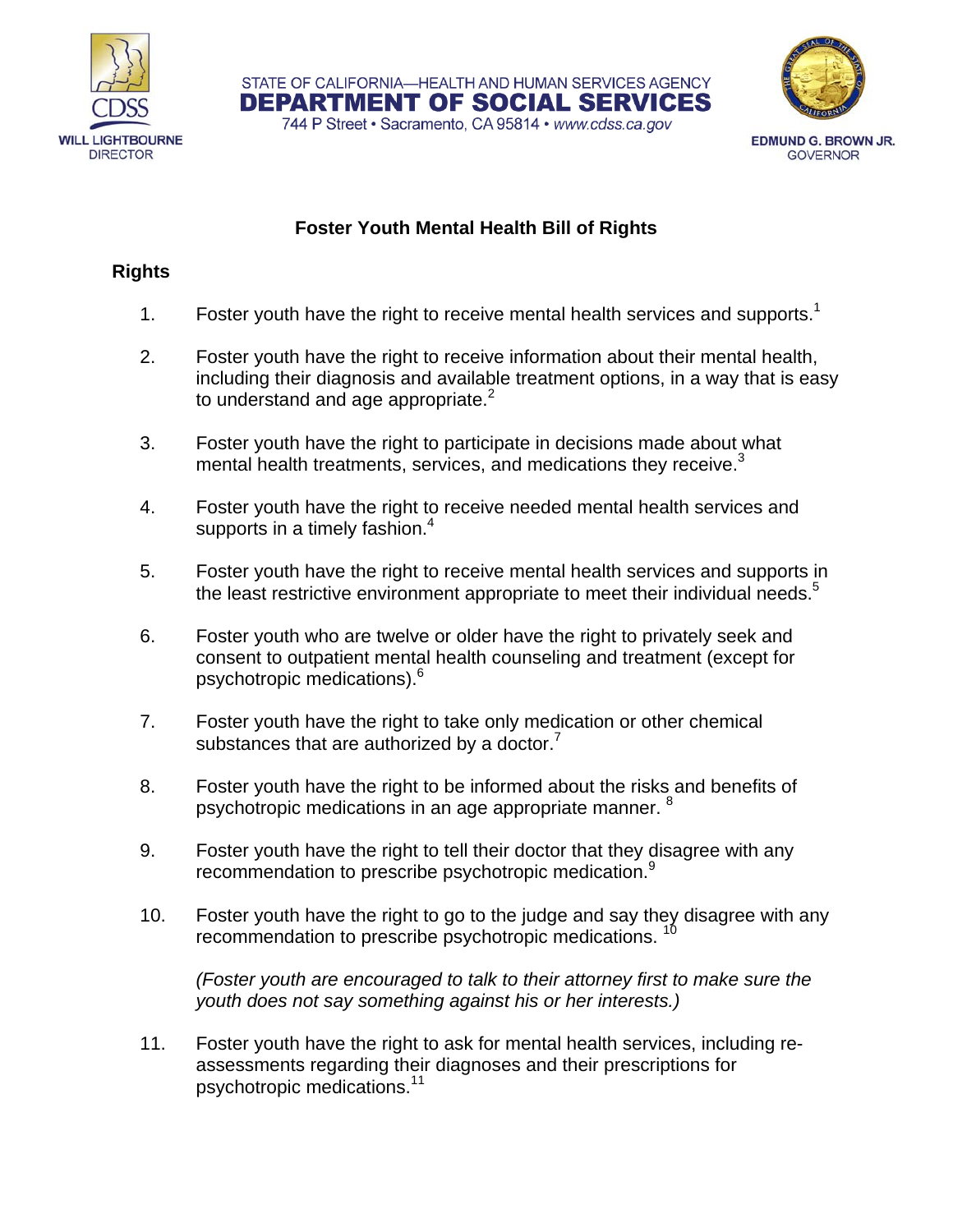- 12. Foster youth have the right to work with their prescribing doctor in order to safely stop taking psychotropic medications.<sup>12</sup>
- 13. Foster youth have the right to be able to contact their mental health treatment providers.13
- 14. Foster youth who are twelve or older have the right to confidentiality when speaking with their therapist or doctor. With a few limited exceptions, a health care provider must get permission from a foster youth who is twelve or older before sharing confidential medical information with others.<sup>14</sup>

*(Foster youth are encouraged to ask their therapist or doctor what information will or will not be kept confidential and who the provider is allowed to share the information with.)* 

- 15. Foster youth have a right to keep their medical information and diagnoses confidential and only shared with those authorized to know this information for the purposes of arranging for, coordinating, and providing health care services and medical treatment to the youth.<sup>15</sup>
- 16. Foster youth have the right to see and get a copy of their court record.<sup>16</sup>
- 17. Foster youth who are twelve or older have the right to see and get a copy of their medical and mental health records. $17$

(A *foster youth can request his or her mental health records, but if a health care provider determines that seeing these records would be harmful to the foster youth, they can refuse his or her request.)* 

- 18. Foster youth have the right to continue receiving mental health treatment when their placement changes, including when they are moved to a different county.18
- 19. Foster youth who are in foster care on their 18th birthday have the right to continue to receive health care, including mental health services, through Medi-Cal until age 26 regardless of their income level.<sup>19</sup>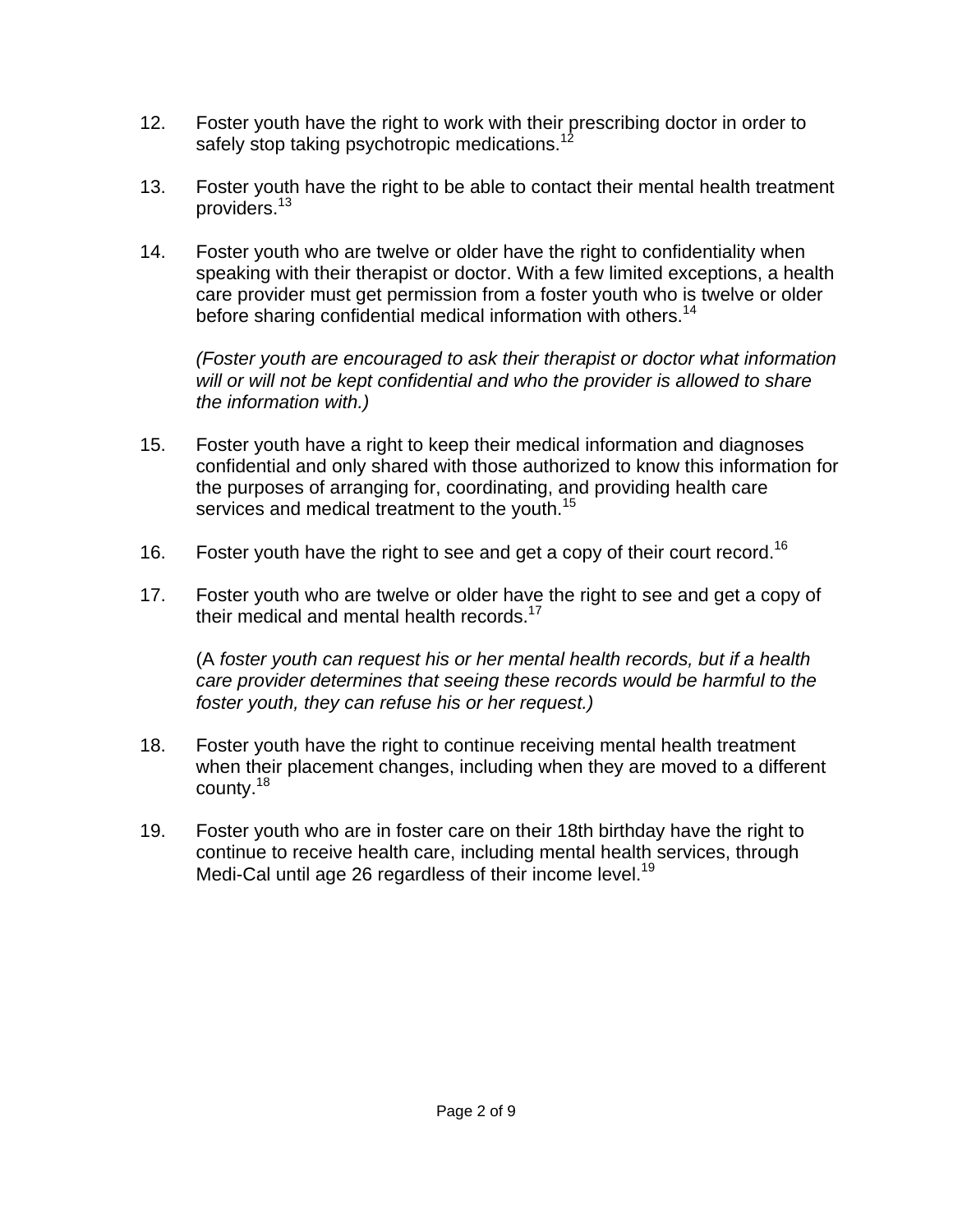## **Best Practices**

In addition to these rights, mental health and other care providers using best practices are expected to do the following when working with foster youth:

- Foster youth receive mental health services and supports in their own communities.20
- Foster youth are able to continue mental health treatment with the same providers when their placement changes, including when they are moved to a different county.<sup>21</sup>
- Foster youth are only given a formal diagnosis after an evaluation from a licensed mental health professional.
- Foster youth residing in group homes are able to seek treatment outside of their current placement.
- Foster youth are provided information about alternatives to psychotropic medication.<sup>22</sup>
- Foster youth are able to participate in decisions made about whether to prescribe psychotropic medication. Whenever possible and appropriate, a foster youth's expressed preferences are followed, including his or her desire to not take psychotropic medication.<sup>23</sup>
- Foster youth are not penalized or punished for refusing to take psychotropic medications.<sup>24</sup>

This Mental Health Bill of Rights is not an exhaustive list of rights held by foster youth. Additional rights may be available to foster youth under federal and state law, medical ethics, and best practices.

# **Resources & Contacts**

Do you think your rights have been violated? Do you want to speak with someone about questions or concerns you have? Help is available!

Foster youth are encouraged to reach out to trusted adults who can offer support and help answer questions. These adults might include social workers, CASA volunteers, attorneys, and foster parents.

Foster youth can also contact any of the resources listed below. They can listen to concerns, answer questions, document complaints, and provide feedback on what steps foster youth can take to advocate for their mental health rights.

# **California State Office of the Foster Care Ombudsman**

Toll Free: (877) 846-1602 www.fosteryouthhelp.ca.gov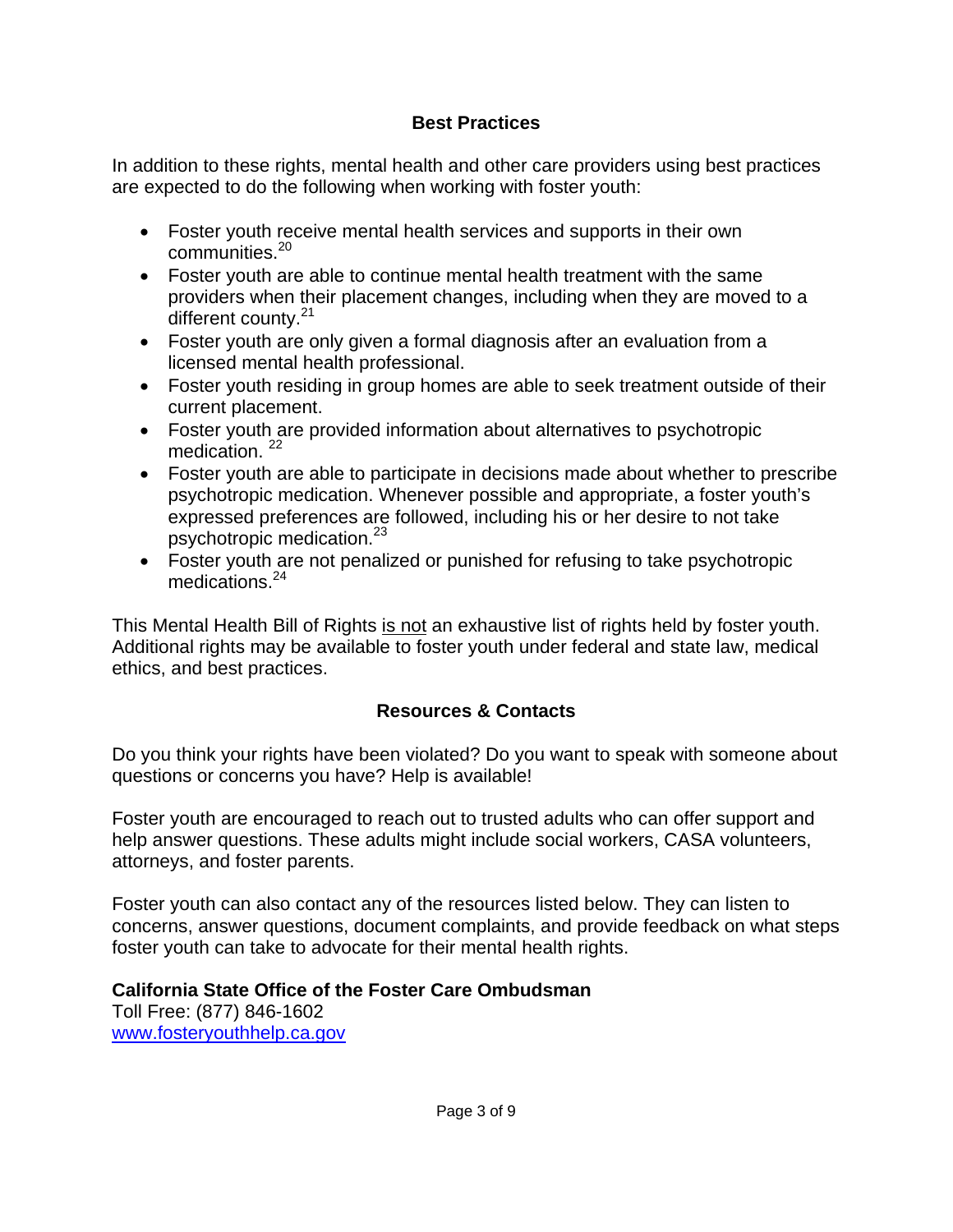**California Office of Patients' Rights**  (916) 504-5810

**Disability Rights California**  Toll Free: (800) 776-5746, (800) 719-5798 TTY

### **California Mental Health Ombudsman**

Toll Free: (800) 896-4042, (800) 896-2512 TTY MHOmbudsman@dhcs.ca.gov *[Note: This document can be adapted to include contact information for local resources.]* 

*Disclaimer:* The Foster Youth Mental Health Bill of Rights is for informational purposes only. The information provided should not be construed or relied on as legal advice on any issue.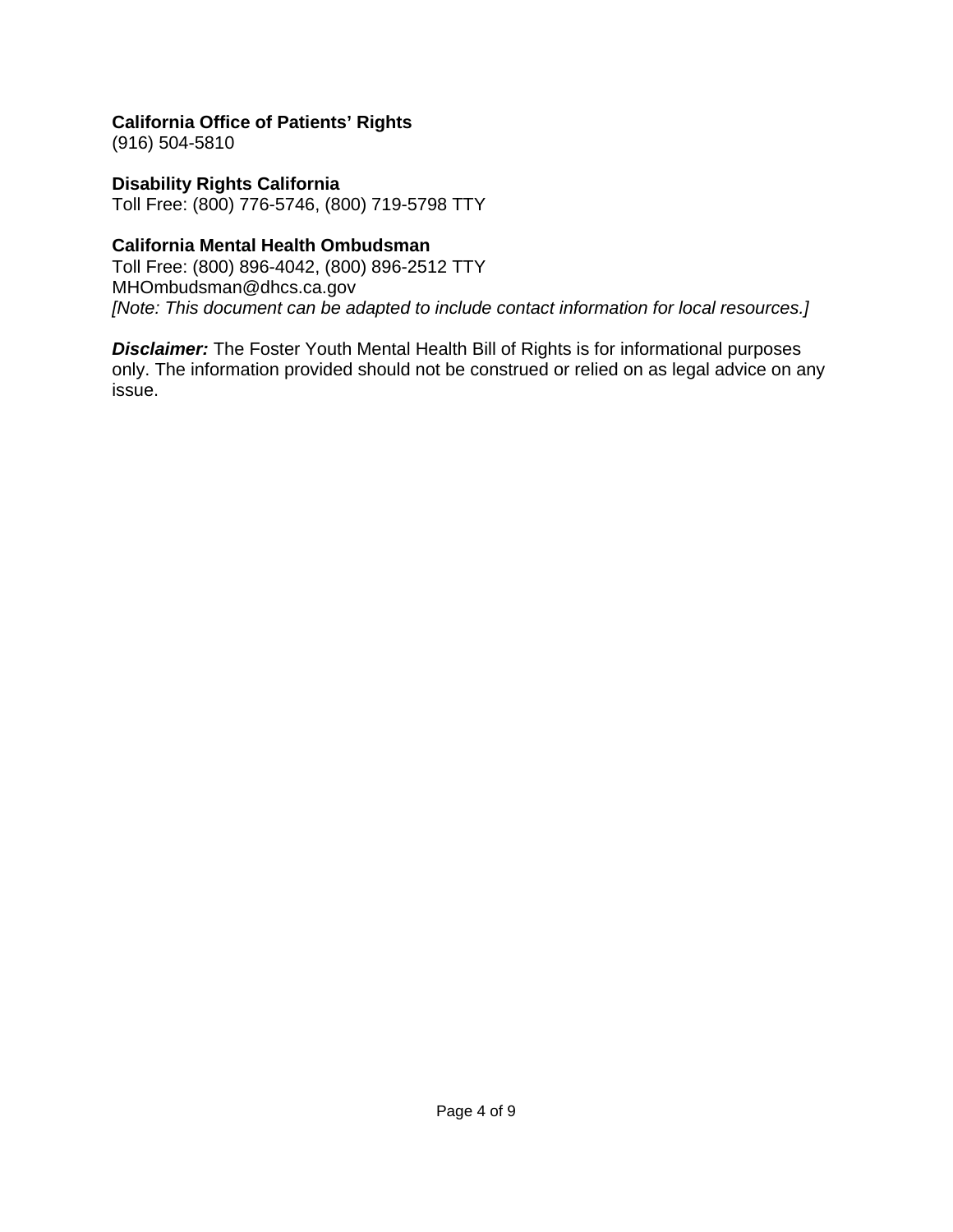This document outlines *some* of the legal rights of California foster youth within the public mental health system. The rights listed are intended to reflect and support the needs expressed by foster youth in their experience as consumers within the public mental health system.

Young Minds Advocacy Project staff attorneys, in collaboration with California Youth Connection and the National Center for Youth Law, prepared the document on behalf of the Department of Health Care Services/California Department of Social Services' Quality Improvement Project: Improving the Use of Psychotropic Medication Among Children and Youth in Foster Care with input from stakeholders.

The content is based on an original list of mental health rights developed by the *Voices of the Unheard*  Taskforce, a group formed by members of California Youth Connection (CYC), available at: http://www.calyouthconn.org/assets/files/resources/VofU publication v5.pdf

1 Cal. Welf. & Inst. Code § 16001.9(a)(4); 42 U.S.C. § 1396d(a)(4)(B).

 $2$  American Medical Association Code of Medical Ethics, Opinion 8.12 ("Patients have a right to know their past and present medical status and to be free of any mistaken beliefs concerning their conditions."); AMA CoME, Opinion 10.016 ("Physicians should give pediatric patients the opportunity to participate in decision making at a developmentally appropriate level. The physician should seek the patient's assent, or agreement, by explaining the medical condition, its clinical implications, and the treatment plan in ways that take into account the child's cognitive and emotional maturity and social circumstances.")

 ${}^{3}$ Cal. Welf. & Inst. Code § 16001.9(a)(19); Cal. Fam. Code § 6924; Cal. Health & Saf. Code § 124260; *see also* Cal. Welf. & Inst. Code § 369(h) (reaffirms that a youth's right to obtain outpatient mental health services does not change due to dependent status); Cal. Dept. of Health Care Services and Cal. Dept. of Social Services, *Core Practice Model Guide* 9 (2013); Cal. Dept. of Health Care Services and Cal. Dept. of Social Services, *Medi-Cal Manual for ICC, IHBS & TFC for Katie A. Subclass Members* 19 (2013); Cal. Welf. & Inst. Code § 369(h) (reaffirms that a youth's right to obtain outpatient mental health services does not change due to dependent status).

Additionally, medical ethics generally require doctors and providers get assent (similar to permission or consent) from older youth (typically twelve or older) before beginning any treatment. *See* Society for Adolescent Medicine, *Confidential Health Care for Adolescents: Position Paper of the Society for Adolescent Medicine*, Understanding Confidentiality and Minor Consent in California: An Adolescent Provider Toolkit A-12 (2003) *available at* 

http://www.teenhealthlaw.org/fileadmin/teenhealth/teenhealthrights/ahwg/ahwg\_consent\_toolkit.pdf (even when a youth cannot legally consent to medical treatment, the medical professional should respect the youth's opinion by obtaining assent).

Foster youth in some counties may have additional rights to participate in mental health treatment planning and decision-making required under *standing orders*, which are special rules required by the court. A foster youth can talk to his or her attorney about what other rights he or she might have under local rules. *See* Gudeman, Rebecca, *Consent to Medical Treatment for Foster Children: California Law – A Guide for Health Care Providers* 10 (Dec. 2008)

<sup>4</sup> 42 U.S.C. § 1396a(a)(8) (requires "reasonable promptness" in furnishing medical assistance to beneficiaries covered by state Medicaid plans).

5 Olmstead v. L. C., 527 U.S. 581 (1999) (concluding that "...under Title II of the ADA, States are required to provide community-based treatment for persons with mental disabilities when the State's treatment professionals determine that such placement is appropriate, the affected persons do not oppose such treatment, and the placement can be reasonably accommodated, taking into account the resources available to the State and the needs of others with mental disabilities."); Cal. Welf. & Inst. Code § 5600.1, 5600.2(a)(4)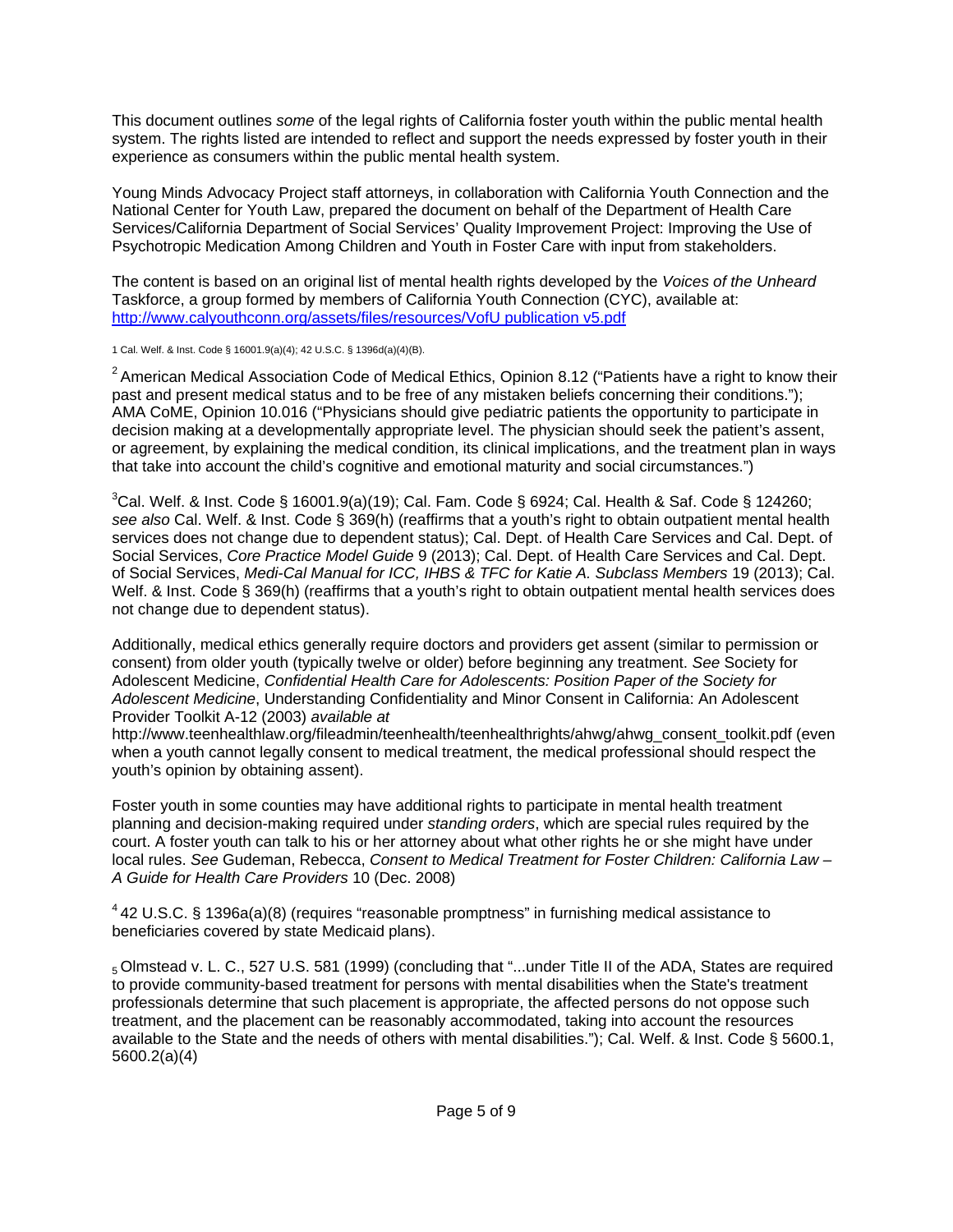$6$  Cal. Health & Safety Code § 124260 (permits a minor who is twelve or older to consent to outpatient mental health counseling and treatment if the attending professional person believes the minor to be mature enough to participate intelligently in the services); Cal. Fam. Code § 6924; *see also* Cal. Welf. & Inst. Code § 369(h) (reaffirms that a youth's right to obtain outpatient mental health services does not change due to dependent status).

 $7$  Cal. Welf. & Inst. Code § 16001.9(a)(5)

<sup>8</sup> In most cases, a judge must give permission before a foster youth is prescribed psychotropic medications. Before the judge can decide whether to give permission, the foster youth's doctor must explain to the foster youth in an age-appropriate manner what medication is being recommended, why the doctor recommends it, and what are the medication's risks and benefits. Cal. Welf. & Inst. Code § 369(a); Cal. R. of Ct. 5.640(b), (c)(6)(G). Medical ethics also require doctors make sure that youth "have a developmentally appropriate understanding of why the medication is being prescribed and its risks and benefits." Am. Acad. of Child & Adolescent Psychiatry, *A Guide for Public Serving Agencies on Psychotropic Medications for Children and Adolescents* 8-9 (Feb. 2012).

<sup>9</sup> Medical ethics generally require that doctors get assent (similar to permission or consent) from older youth (typically twelve or older) before prescribing psychotropic medication except in emergency situations where there is an immediate threat to the safety of the youth or others. *See* Am. Acad. of Child & Adolescent Psychiatry, *A Guide for Public Serving Agencies on Psychotropic Medications for Children and Adolescents* 9 (Feb. 2012). Before prescribing psychotropic medication to a foster youth, a doctor is required to tell the youth that he or she may oppose the doctor's recommendation. The doctor must also tell the judge whether the youth agree or disagree with the doctor's recommendation. Cal. R. of Ct. 5.640(c)(6)(G); Cal. Juv. Ct. Form JV-220(A)(1)(a).

10 A foster youth can ask his or her attorney to file Form JV-222, *Opposition to Application Regarding Psychotropic Medication,* which lets the judge know that you disagree with the doctor's recommendation to prescribe medication. By filing this form, a foster youth may have a chance to go to court and talk to the judge about his or her wishes. A foster youth is encouraged to talk to his or her attorney first to make sure the youth does not say something against his or her interests. Cal. Welf. & Inst. Code § 16001.9(a)(17); Cal. R. of Ct. 5.640(c)(8)-(9); Cal. Juv. Ct. Form JV-222. Additionally, the doctor is required to tell the youth that he or she has a right to oppose the doctor's recommendation to prescribe psychotropic medications. The doctor is also required to tell the judge if the foster youth agrees or disagrees with the doctor's recommendation. Cal. R. of Ct. 5.640(c)(6)(G); Cal. Juv. Ct. Form JV-220(A)(1)(a).

 $11$  Cal. Welf. & Inst. Code §§ 5003, 6552 (allows a foster youth, with advice of counsel, to seek voluntary inpatient and outpatient mental health services); Cal. Fam. Code § 6924, Cal. Health & Saf. Code § 124260 (permits a minor who is twelve or older to consent to outpatient counseling and treatment services); Cal. Dept. of Health Care Services and Cal. Dept. of Social Services, *Core Practice Model Guide* 9 (2013); Cal. Dept. of Health Care Services and Cal. Dept. of Social Services, *Medi-Cal Manual for ICC, IHBS & TFC for Katie A. Subclass Members* 19 (2013).

12 Any foster youth wishing to reduce or discontinue taking psychotropic medication should work with his or her prescribing doctor to make sure this is done in a safe way. It is generally recommended that changes are made in a gradual manner monitored by the prescribing doctor. *See* Am. Acad. of Child &

Adolescent Psychiatry, *A Guide for Public Serving Agencies on Psychotropic Medications for Children and Adolescents* 10 (Feb. 2012).

There are multiple opportunities for a foster youth to express his or her wishes to reduce or discontinue taking psychotropic medications. A foster youth might communicate his or preferences when participating in ongoing care planning. *See* Right #3 and n. 3. A foster youth can also ask for a reassessment by his or her doctor to consider whether there is a continuing need to take psychotropic medications. *See* Right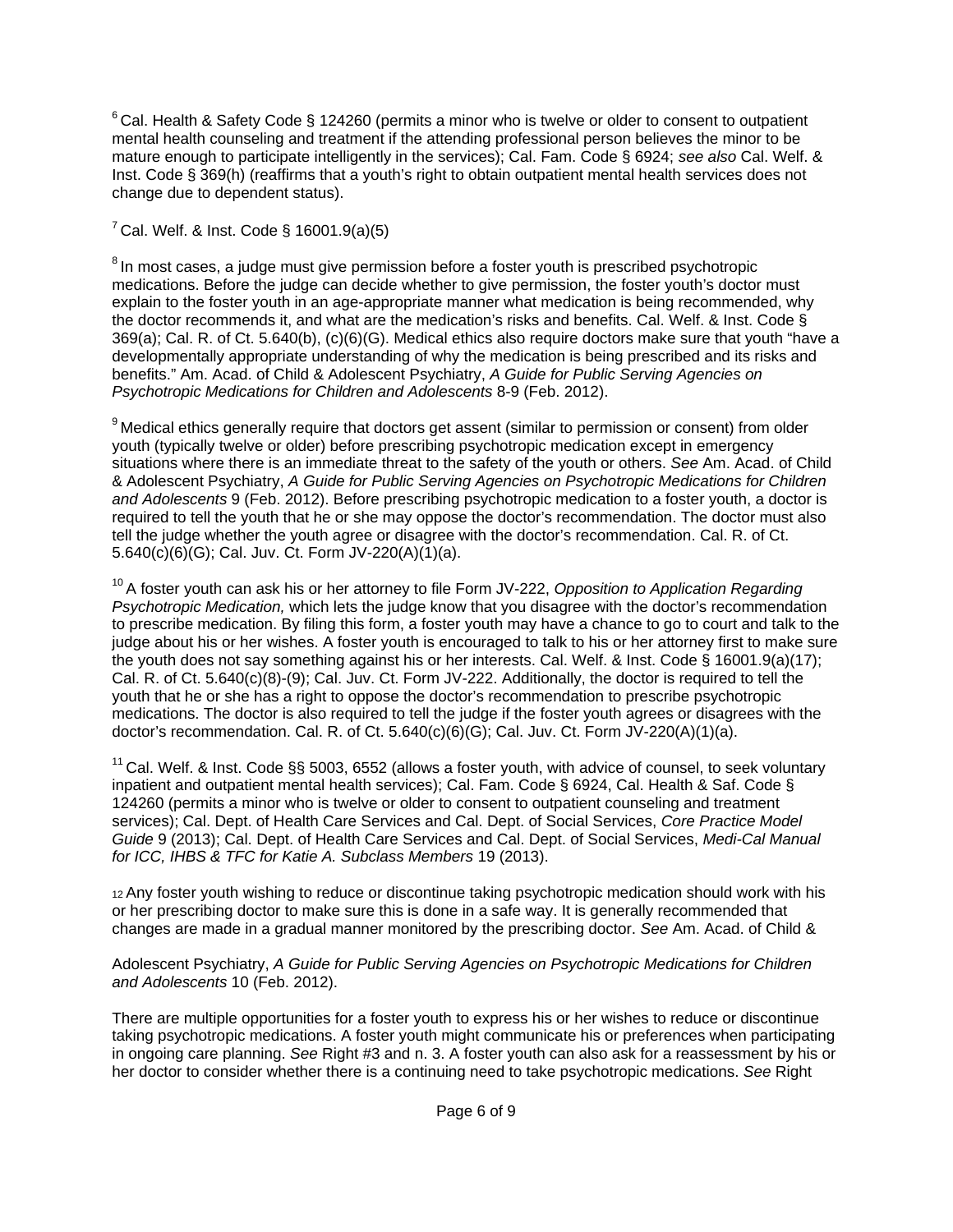#11 and n. 11. Finally, the prescribing doctor will need to occasionally ask the judge for permission to continue prescribing medication to the foster youth. The doctor will need to follow the same process used when psychotropic medications, which requires the doctor to inform the foster youth that he or she can oppose the doctor's recommendation to continue prescribing medication. A foster youth can tell the doctor that he or she wants to reduce or discontinue taking psychotropic medications at this time, which the doctor must tell the judge. R. of Ct. 5.640(c)(6)(G); Cal. Juv. Ct. Form JV-220(A)(1)(a). As part of this process, a foster youth can also tell the judge that he or she opposes the doctor's recommendation to continue taking medication. A foster youth is encouraged to talk to his or her attorney first to make sure the youth does not say something against his or her interests. Cal. Welf. & Inst. Code § 16001.9(a)(17); Cal. R. of Ct. 5.640(c)(8)-(9); Cal. Juv. Ct. Form JV-222.

<sup>13</sup> Cal. Welf. & Inst. Code § 16001.9(a)(9) (Foster Youth Bill of Rights: the right to make and receive confidential telephone calls and send and receive unopened mail, unless prohibited by court order.)

 $14$  If a foster youth is twelve or older and consents or could have consented to care, including outpatient mental health treatment and other sensitive health services, a provider may only share the youth's medical information with written signed authorization of the foster youth. Cal. Health & Safety Code §§ 123110(a), 123115(a)(1) (when a minor can consent to treatment, the provider cannot share records regarding this treatment with a parent or guardian without the minor's consent); Cal. Civ. Code § 56.10(b)(7), 56.11(c); 45 C.F.R 164.502(g)(3), 164.508a(a); *see also* Cal. Welf. & Inst. Code § 369(h) (reaffirms that a youth's right to obtain outpatient mental health services does not change due to dependent status). However, there are limited circumstances when a provider may be required to disclose confidential information. These circumstances include an order from a judge to share the foster youth's medical information. Cal. Civ. Code § 56.10(b).

A provider is permitted, but not required, to share medical information with other health professionals for the purposes of treatment and referral. Cal. Civ. Code § 56.10(c)(1). A provider is also allowed, but not required, to share medical information with social workers, probation officers, or any other person legally authorized to have custody or care of a foster youth for the purposes of coordinating health care services and medical treatment provided to the youth. Cal. Civ. Code § 56.103(a). However, a provider is not allowed to share psychotherapy notes. 45 C.F.R. 164.502(a)(1)(ii), 164.508(a)(2); Cal. Civ. Code § 56.103(e)(2) (medical information otherwise allowed to be released to authorized persons does not include psychotherapy notes).

A foster youth can ask his or her provider what information will or will not be kept confidential and who the provider will share the information with.

<sup>15</sup> Generally, a mental health provider can share mental health information with other qualified personnel for the purposes of treatment or referral without the need for permission from the client. A mental health provider cannot share psychotherapy notes without a client's written authorization. 45 C.F.R. 164.501, 164.502(a)(1)(ii), 164.506, 164.508(a)(2); Cal. Welf. & Inst. Code § 5328(a); *see also* Society for Adolescent Medicine, *Confidential Health Care for Adolescents: Position Paper of the Society for Adolescent Medicine*, Understanding Confidentiality and Minor Consent in California: An Adolescent Provider Toolkit A-12 (2003) *available at* 

http://www.teenhealthlaw.org/fileadmin/teenhealth/teenhealthrights/ahwg/ahwg\_consent\_toolkit.pdf (providers should speak to the youth alone and clarify with whom, if anyone, the information may be shared at the beginning of each session)

<sup>16</sup> Cal. Welf. & Inst. Code § 827(a)(1)(C), (a)(5); Cal. R. Ct. 5.552(b)(1)(C).

<sup>17</sup> Cal. Health & Saf. Code §§ 123110(a)-(b), 124260. A provider may refuse to allow foster youth to see or get copies of their mental health records if the provider determines that seeing these records would be harmful to the foster youth. Cal. Health & Saf. Code § 123115(a) ("When a health care provider determines there is a substantial risk of significant adverse or detrimental consequences to a patient in seeing or receiving a copy of mental health records requested by the patient, the provider may decline to permit inspection or provide copies of the records to the patient . . . .")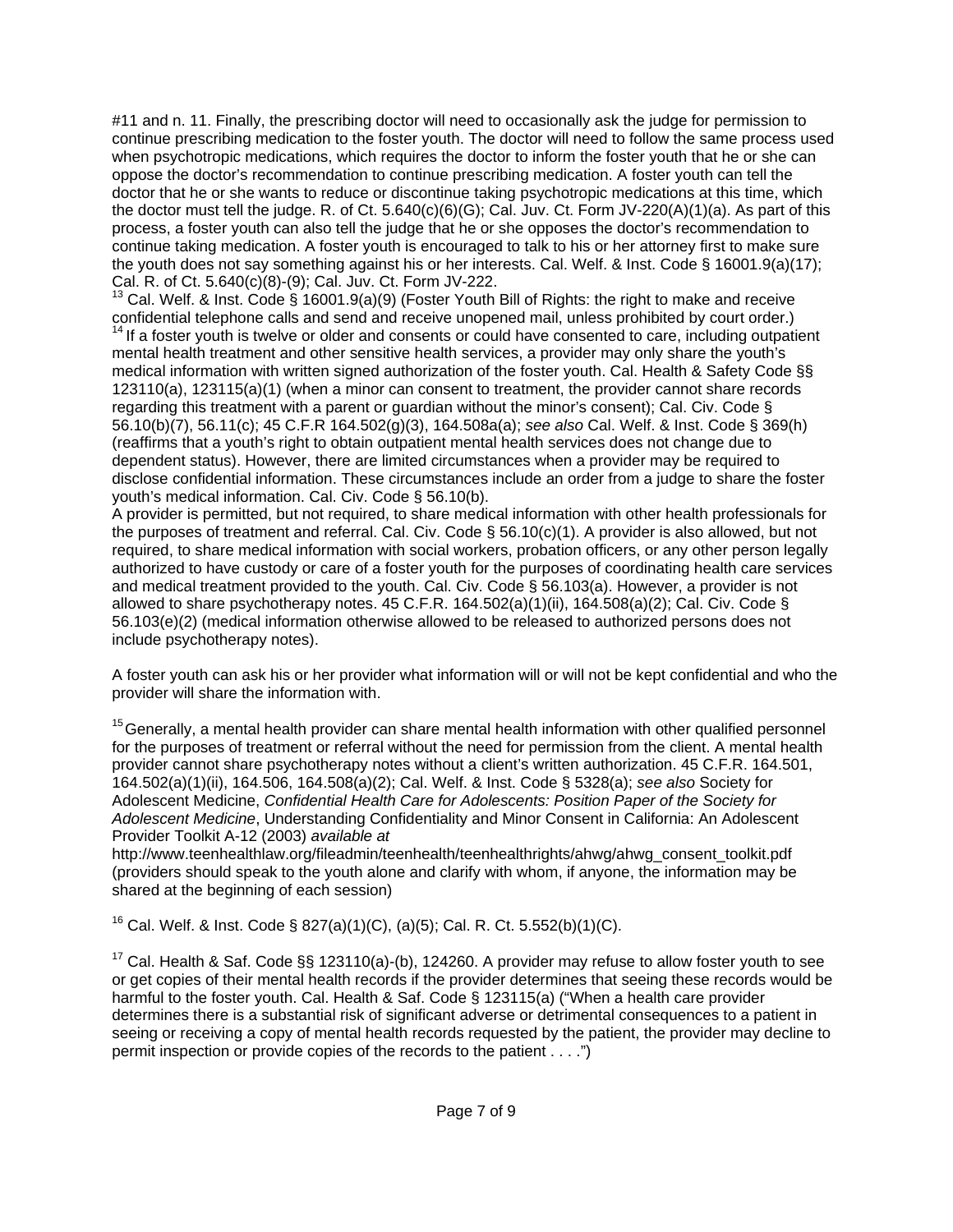18 42 U.S.C § 1396a(a)(8); 42 C.F.R § 435.930; *see also* Cal. Dept. of Health Care Services and Cal. Dept. of Social Services, *Core Practice Model Guide* 11 (2013); Cal. Dept. of Social Services, *Child Welfare Services Manual of Policies and Procedures* 31-505, *available at*  http://www.cdss.ca.gov/ord/entres/getinfo/pdf/cws4.PDF (last visited Aug. 15, 2014).

<sup>19</sup> Cal. Welf. & Inst. Code § 14005.28; 42 U.S.C. § 1396a(a)(10)(A)(i)(IX); Foster youth qualify for this program even if they were in foster care out-of-state on their 18th birthday. (DHCS Medi-Cal Eligibility

Division Information Letter 14-05, http://www.dhcs.ca.gov/services/medical/eligibility/Documents/MEDIL2014/MEDILI14-05.pdf);

20 Cal. Dept. of Health Care Services and Cal. Dept. of Social Services, *Core Practice Model Guide* 9, 11 (2013); Cal. Dept. of Health Care Services and Cal. Dept. of Social Services, *Medi-Cal Manual for ICC, IHBS & TFC for Katie A. Subclass Members* 19 (2013); Cal. Dept. of Social Services, *Child Welfare Services Manual of Policies and Procedures* 31-505, *available at*  http://www.cdss.ca.gov/ord/entres/getinfo/pdf/cws4.PDF (last visited Aug. 15, 2014)

21 Cal. Dept. of Health Care Services and Cal. Dept. of Social Services, *Core Practice Model Guide* 11 (2013); Cal. Dept. of Social Services, *Child Welfare Services Manual of Policies and Procedures* 31-505, *available at* http://www.cdss.ca.gov/ord/entres/getinfo/pdf/cws4.PDF (last visited Aug. 15, 2014).

<sup>22</sup> Medical ethics require doctors seek assent (similar to permission or consent) from older youth (typically twelve or older) before prescribing psychotropic medications. In order to do this, the doctor must ensure a foster youth understands treatment options that are alternative or complementary to prescription medication. Am. Acad. of Child & Adolescent Psychiatry, *A Guide for Public Serving Agencies on Psychotropic Medications for Children and Adolescents* 8-9 (Feb. 2012).

<sup>23</sup> California state law recognizes that all persons living with mental illness, including foster youth, have a right to receive treatment services "in ways that are least restrictive of the personal liberty interest of the individual." Cal. Welf. & Inst. Code § 5325.1(a). It also protects all persons with mental illness "[the] right to be free from harm, including unnecessary or excessive . . . medication." Cal. Welf. & Inst. Code § 5325.1(c). Whenever possible and appropriate, providers using best practices should gain assent from foster youth before administering psychotropic medications.

In some circumstances, foster youth may have a right to refuse psychotropic medication. Foster youth in juvenile justice facilities have the right to refuse non-emergency medical and mental health care, including psychotropic medication. 15 CCR §§ 1434, 1439(b)(2).

Foster youth who have been involuntarily (against their will) detained or hospitalized as a result of a mental disorder have a right to refuse antipsychotic medication. Cal. Welf. & Inst. Code §§ 5325.2, 5332; Cal. Welf. & Inst. Code § 5585.53 (". . . Involuntary treatment [of a minor] shall only be allowed in accordance with the provisions of the Lanterman-Petris-Short Act. . . ."); *Riese v St. Mary's*, 259 Cal. Rptr. 669, 774 P.2D 698 (1989) (right of people held involuntarily to be presumed to have the capacity to consent to medication). If a foster youth objects to antipsychotic medication, the facility must request a hearing to determine whether the foster youth has the capacity to refuse treatment. Cal. Welf. & Inst. Code § 5332(b). Only in very limited circumstances may a foster youth be administered antipsychotic medication again his or her objection when subject to involuntary treatment. Cal. Welf. & Inst. Code § 53332(e).

Some foster youth may face adverse consequences for refusing to take psychotropic medication. Foster youth who have been ordered by a delinquency judge to take psychotropic medication may be charged with a probation violation.